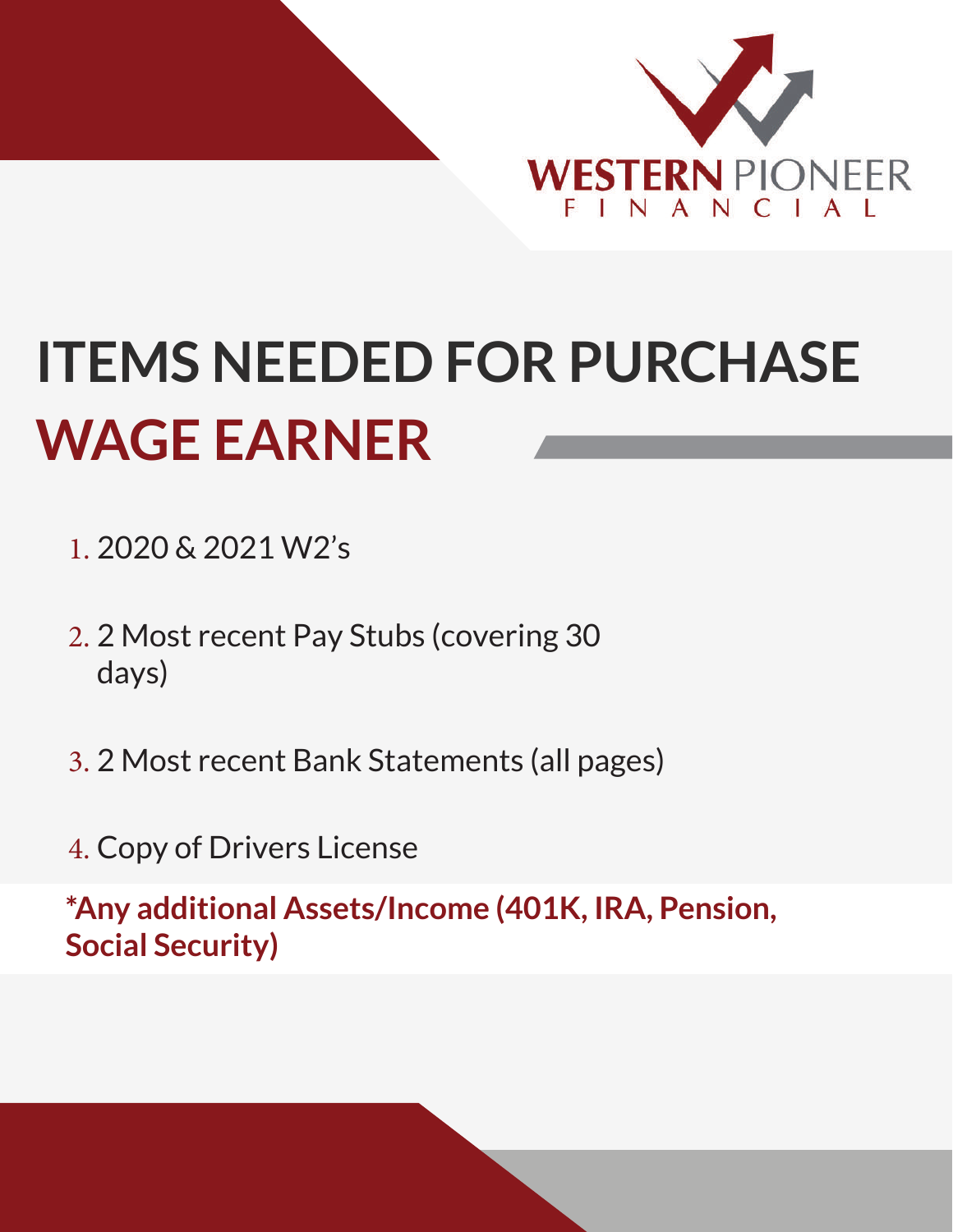

## **ITEMS NEEDED FOR PURCHASE SELF EMPLOYED**

- 1. 2020 & 2021(1040) Tax Returns All Schedules
- 2. 2020 & 2021 (1120) Business Tax Returns All Schedules \* if applicable
- 3. 2 Most recent Bank Statements (All pages)
- 4. Copy of Drivers License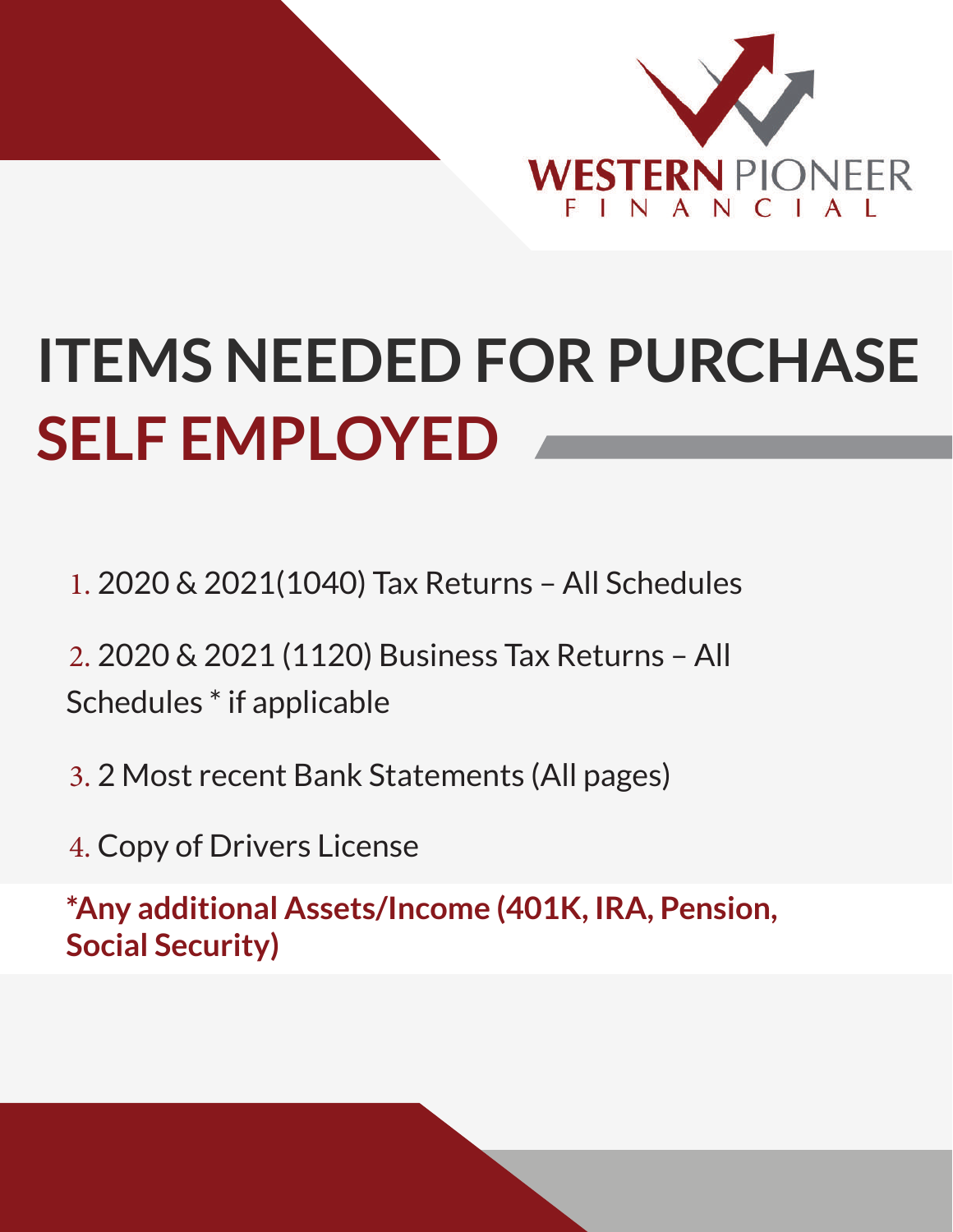

## **ITEMS NEEDED FOR A REFINANCE WAGE EARNER**

- 1. 2020 & 2021 W2's
- 2. 2 Most recent Pay Stubs (covering 30 days)
- 3. 2 Most recent Bank Statements (all pages)
- 4. Copy of Drivers License
- 5. Copy of Current Mortgage Statement
- 6. Copy of Property Taxes Bill
- 7. Copy of Insurance Declaration page